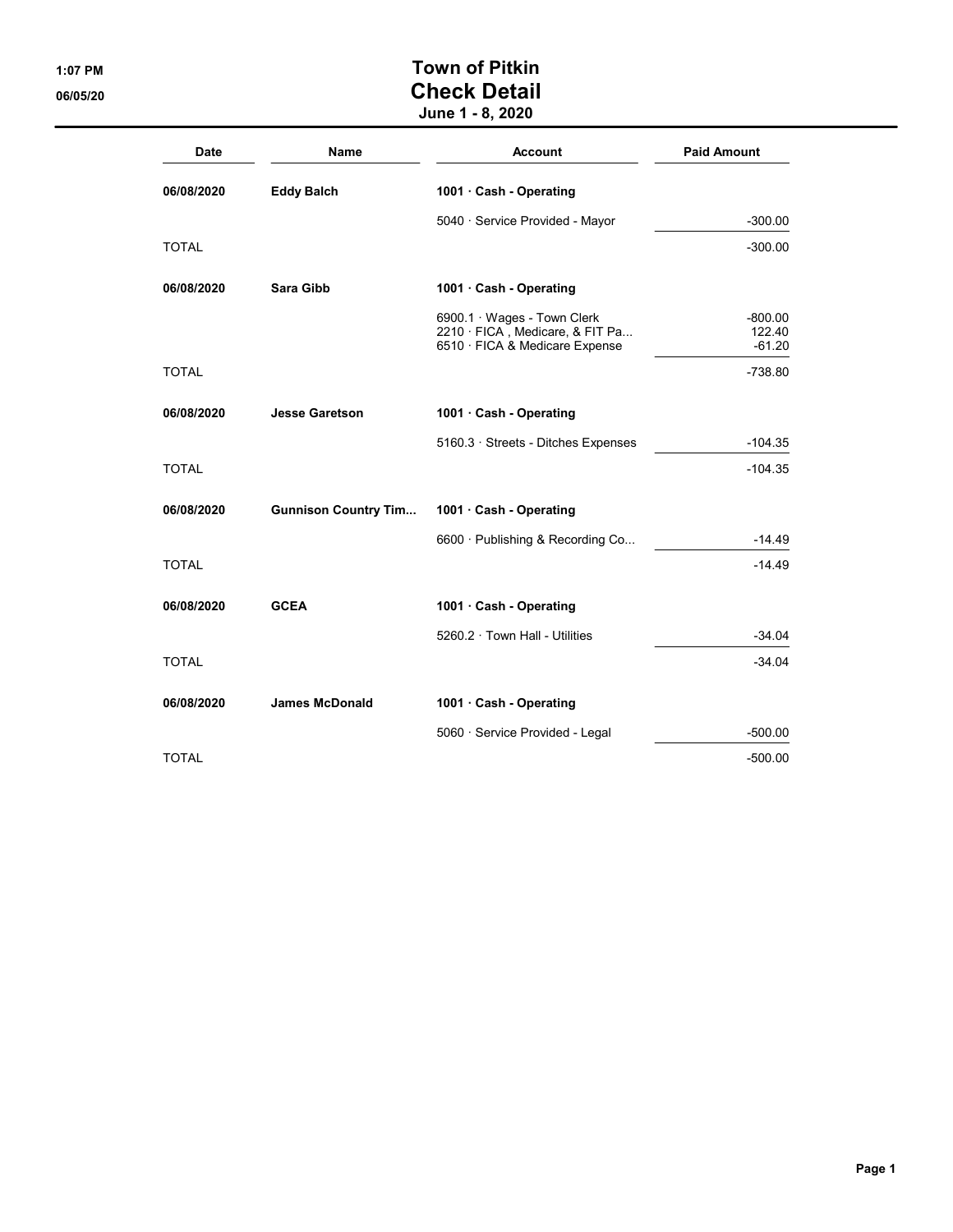Employee: Sara Gibb Position: Clerk/Treasurer Period: May, 2020

Clerk/treasurer: 5/4/20 0.83h (Email, paperwork ) 5/5/20 1.52h (Email; Finances, email, meeting prep) 5/6/20 2.48h Meeting prep; Phone call; Meeting prep, document drafting ; Website, DOLA

5/7/20 1.03h (Phone call, email; Bow; Meeting prep) 5/8/20 0.15h (Phone call; Posting agenda ) 5/10/20 1.53h (Website, meeting prep; Phone call, website , email) 5/11/20 5.08h 3.88h subtracted (paused) Phone call; Email, phone calls ; Phone call, email, paperwork; Phone calls, meeting prep; Meeting prep, meeting, paperwork

5/12/20 1.13h 0.18h subtracted (paused) Bills, email, phone call, paperwork; Website, email

5/14/20 0.07h (Bow) 5/15/20 1.95h Website, email, paperwork, posting, resolution draft ; Phone call

5/18/20 0.75h (Email, finances, website ) 5/19/20 2.17h (Email, phone call; Email, website ) 5/20/20 1.05h (Email, website, paperwork ) 5/21/20 0.2h (Email, phone call) 5/22/20 1.02h (Town hall ; Email, phone call, research ) 5/25/20 3.43h 0.08h subtracted (paused) Email, reports, insurance renewal, website ; Email; Town hall

5/26/20 2.08h Email, phone calls, paperwork, ; Phone calls, misc ; Email, draft document, phone call; Email, draft RFP,

5/27/20 1.87h 3.67h subtracted (paused)

Email, sales tax research, paperwork, meeting prep ; Finances

5/28/20 2.45h Finances ; Erase this Sara ; Meeting prep, audit, website

5/29/20 2.22h Email, phone calls, meeting prep ; Phone call email ; Phone call; Email, website, finances

5/31/20 2.4h Website, email, paperwork, phone call; Meeting prep

Total: 35.42h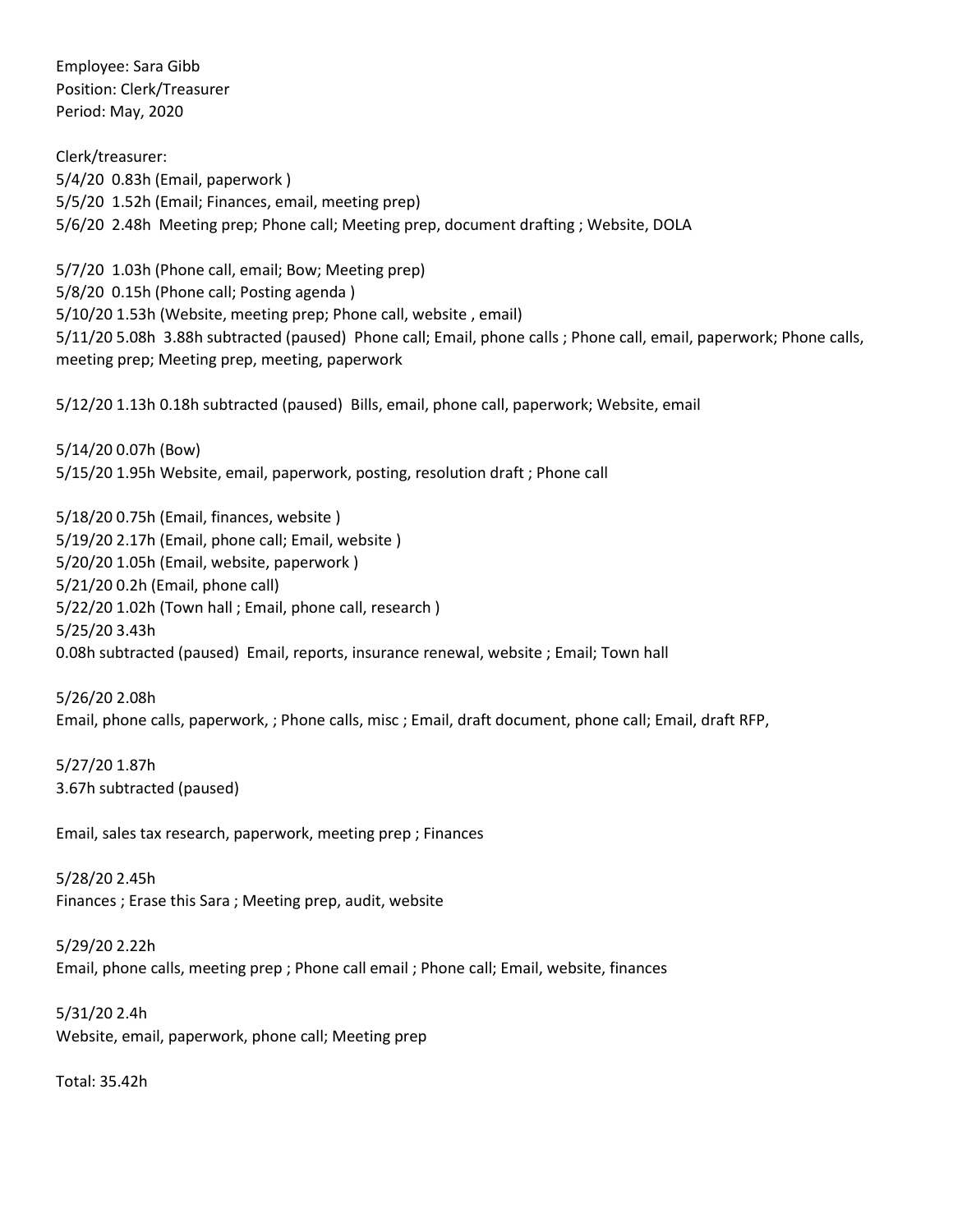Ditches<br>Town of Pitkin<br>Mini-Excavator  $fhi1 + Todd's$ 

Gunnison Tire 508 W Tomichi Ave? Gunnison, CO 81230 Tue 05/19/20 - 16:57 XXXXXXXXXXXX7543 740051 Auth

| Pump#:<br>з<br>Dyed Dies<br>Price: | 25.1286<br>\$2.149 |
|------------------------------------|--------------------|
| Product                            | Amount             |
| Dyed Dies                          | \$54.00            |
| SubTotal                           | \$54.00            |
| Total Sale                         | \$54.00            |

Invoice #: 075476

Thank You! Come Again

Reinharse<br>Jasse James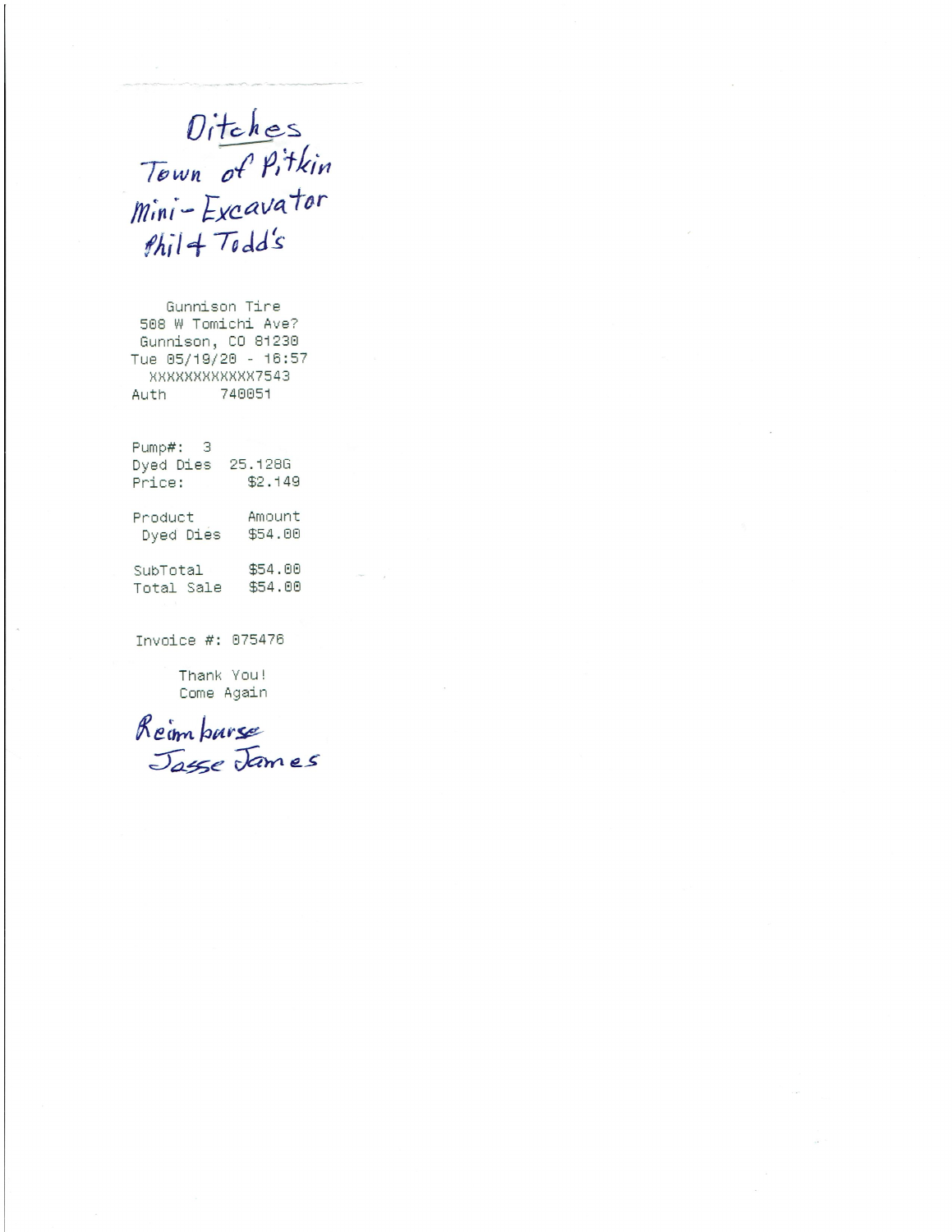## **Crested Butte Rental Center**

571 Riverland Drive **Crested Butte** Colorado 81224 Phone: 970-349-5508 Fax: 970-349-5508 Email: crestedbutterentalcenter@gmail.com

Customer #: 027170 Customer: Town of Pitkin Name: John Rowan PO Box 9, Pitkin, CO, 81241 Date: 05/19/20 at 4:03 pm

Invoice for return of rental items: #00185690, from rental #00185624 (05/15/20)

Stock # 002416 Description Excavator bucket 12" x 1

| Return              | $Cost($ \$) |  |
|---------------------|-------------|--|
| 05/19/20, 4:02 pm   | 48.00 T     |  |
| Amount due (net):   | 48.00       |  |
| County:             | 2.35        |  |
| Amount due (gross): | 50.35       |  |
|                     |             |  |

Paid by: Account T - County applies at 4.9%% Site address: PO Box 9, Pitkin, CO, 81241

Jesse J. Daretson

## PAYMENT DUE IN FULL UPON RECEIPT

Terms: Balance due 15 days following date of rental. Interest will be charged on past due accounts at 1.8% per month, 21.6% per annum.